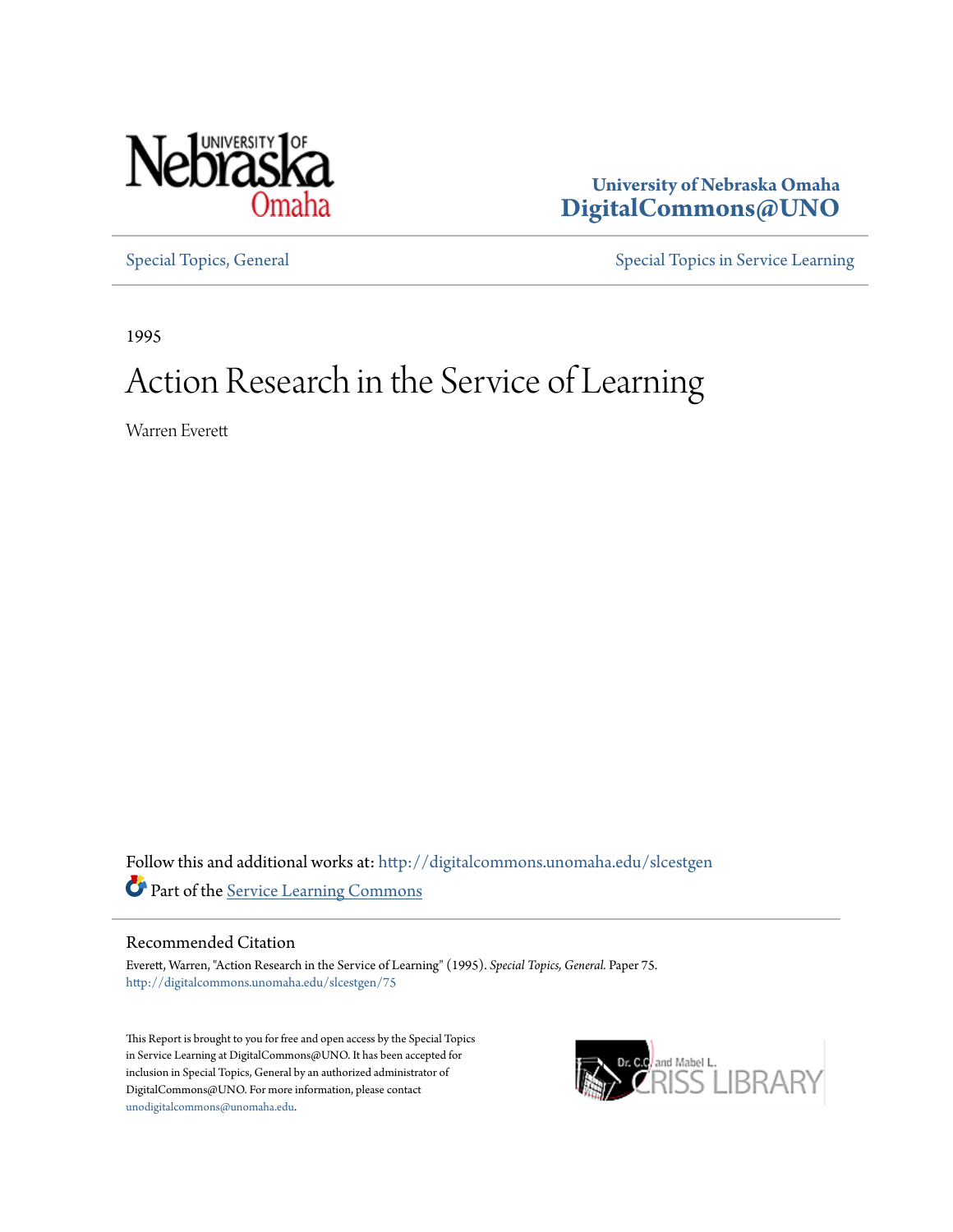

#### **ACTION** RESEARCH IN THE SERVICE OF LEARNING

### **TNTRODUCT ION**

 $\mathcal{L}_{\mathcal{L}}$  . We have a second constraint the  $\mathcal{L}_{\mathcal{L}}$ 

-Alma High School has a 9th-12th grade student population of about 720 in a primarily rural setting in Michigan's middle-ofthe-mitten. We are considered a low-economic area with more than 40% of the students qualifying for free or reduced lunches. Some light industry remains, but what was the national center of mobile home production is completely acne as well as the linking industries. Student enrollment has dropped by nearly half over the last 20 years. In 1990, 9% of the 0-17 year-olds were Latino, most of whom were poor academic achievers. While our community has a prominent small college and a large professional group that promotes high standards, their children provide a great contrast to many who are isolated in poverty severe enough to affect opportunities to learn.

-I have operated community service programs with reflective follow-ups for students on an individual or small-group basis for more than 20 years. On rare occasion I have involved an advanced' class in community service projects. None have ever been as gratifying or as successful with so many. Michigan's Public Act 25 reforming education here does call for Service-Learning to become integrated within our instructional process over the next two years. This has prompted me to investigate how best to implement it because I serve as a pre-K through 12 curriculum

> **NSLC** c/o ETR Associates 4 Carbonero Way Scotts Valley, CA 95066

> > $N5L42221$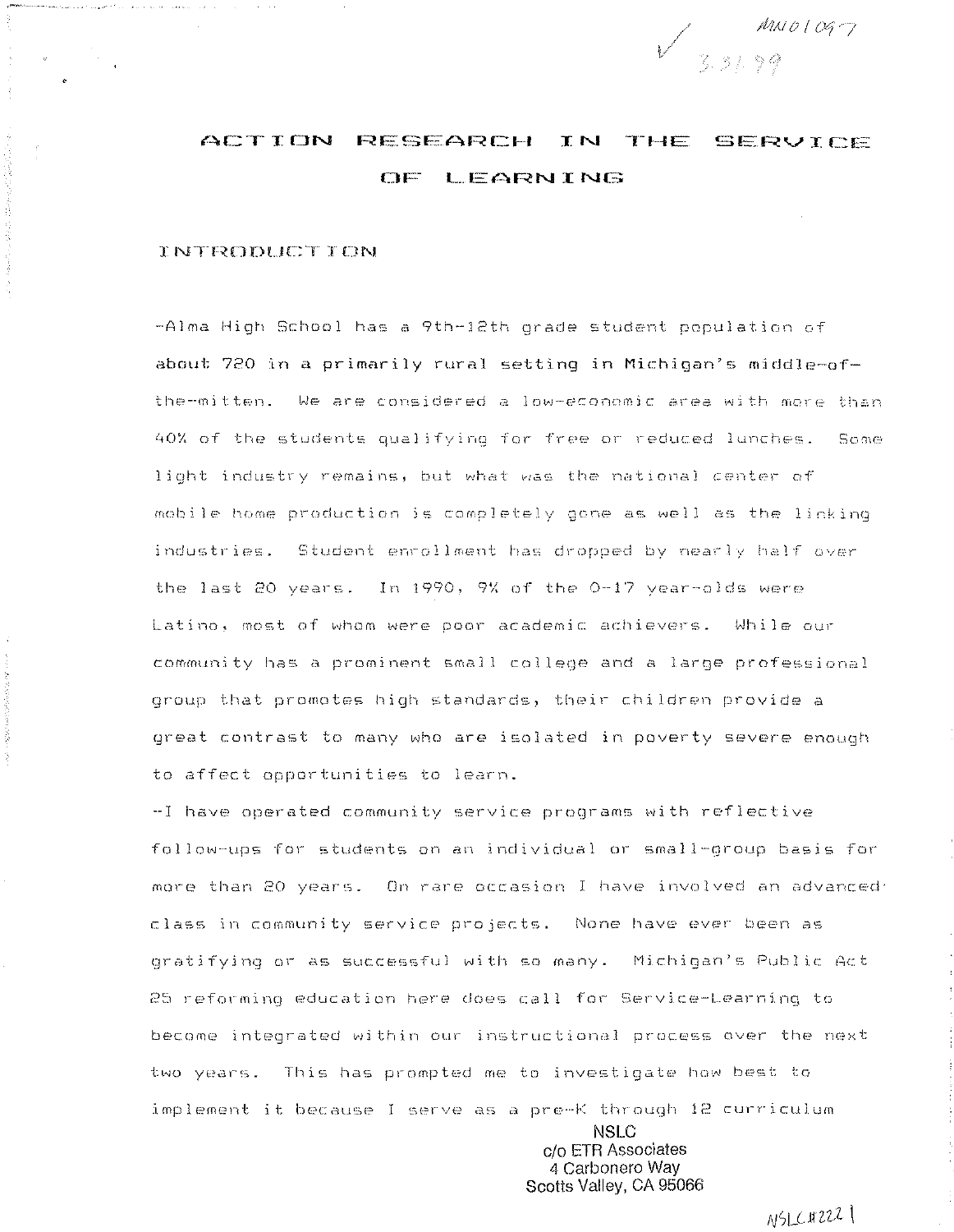coordinator. Action Research is a logical process in assessing instructional program.

## A DESCRIPTION OF THE RESEARCH PROCESS

-The control groups were two traditionally taught, content-driven American History classes of 11th oraders. They were compared in some aspects to the Service-Learning, concept-driven World Affairs classes of 9th and 10th graders. The steering committee for the project were representatives from higher education, a student teacher, a college aid, two student aids per class and one 12th grader. We used a combination of techniques to monitor the progress of all classes. They included student and teacher initiated journals, cooperative-learning group reports, attendance data, critic friend observations and audiotape interviews, video-taping, data collection matrices, teacher observations of the diverse classroom activities, and evaluation of the printed project resource booklet called "The Problem You Can't Bury." The matrices were teacher designed to not only examine the extent that students would report their traditional, transitional, and transformational learning experiences with built-in checks by the student, aid, and teacher to verify the validity of the responses and the reliability. The traditional class encouraged self-directed learning only on an

 $\Rightarrow$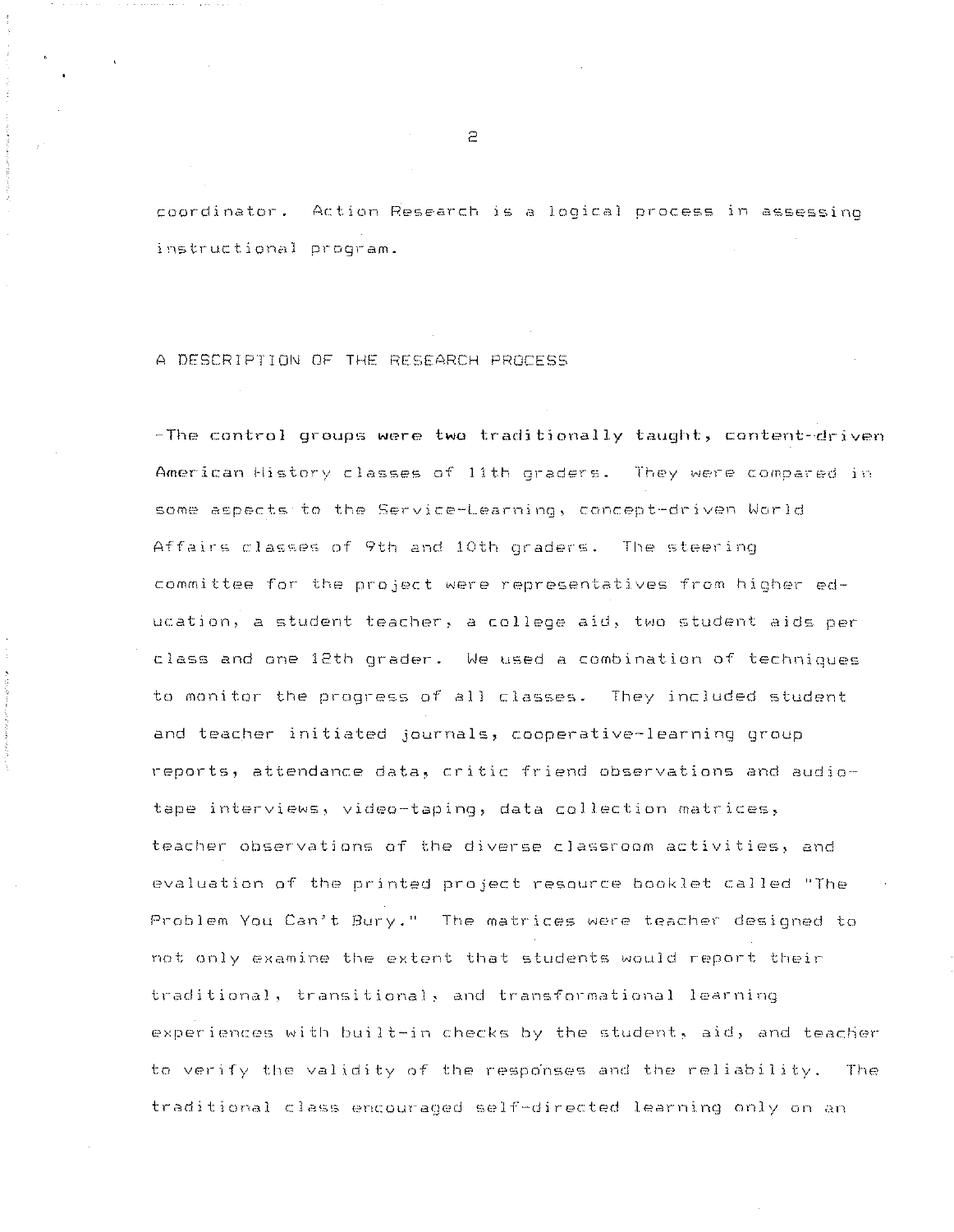individual basis, rarely if ever on a group basis. The Service-Learning class encouraged self-directed learning for the individual, the group, and the whole class nearly all of the time. The World Affairs class conducted comparative studies about the storage/disposal of low-level radio-active waste on a global, national, state, and local basis. Data was collected on depth of understanding of content, goals and processes. Written and oral communication frequency (quantitative) as well as extrinsic/intrinsic criteria judgments(qualitative) were used to determine successes and failures in the project.

AN ANALYSIS OF THE DATA

-The Alma Public Schools' program outcome for social studies was successfully met within the mastery criteria established as follows:

- 1.) The program emphasized problem-solving strategies that included each of the base concerns stated in the outcome.
- 2.) The program was integrated with each of the academic disciplines and some of the fine arts and vocational disciplines.
- 3.) More than 90% of the participants worked as a team in developing their own ability to make informed and well-

 $\mathbb{R}$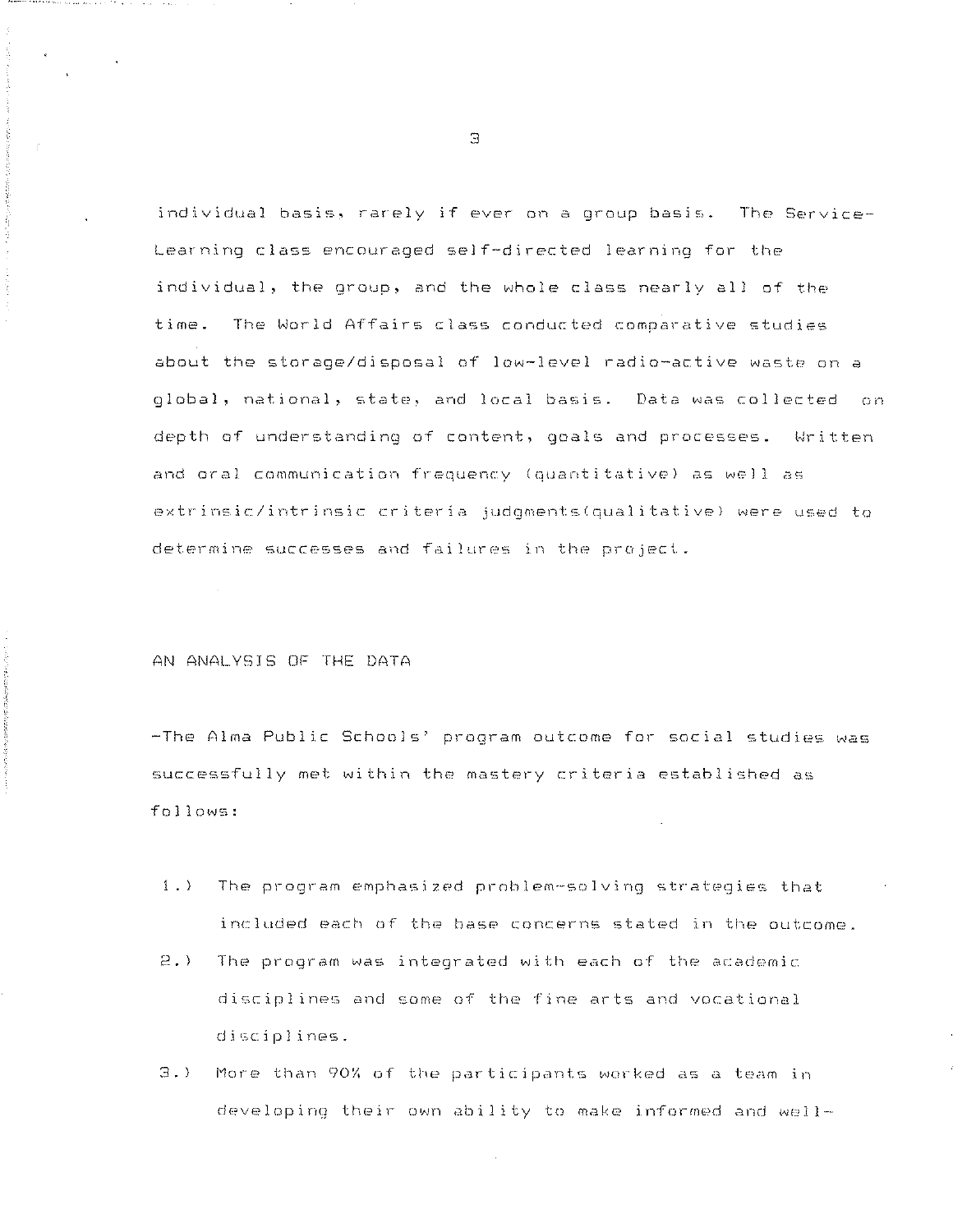reasoned decisions for the public good.

医营养医营养医营养医营养 医三十二

 $\frac{1}{2}$ 

- $4.1$ The total involvement was inter-oenerational and multicultural.
- $5.$ ) The program product, which is portfolio-ready when each student-participant adds individualized reflection, was achieved through coordinated, systematic learning. Much of the learning was student-initiated and selfdirected.

-The instructional process that occurred produced some pleasant surprises for me as a teacher of traditional, content-centered social studies programs for the last 28 years:

- 1.) Fear of losing control prompted a tremendous surge of preplanning as demonstrated on the specifically intentional calendar/journal for January, 1994. This demonstrates a high level of preparation compared to what I usually do for a class of this type. I planned as if the class had already started and I still had four weeks to go before I even met the students.
- $2.$ Modelling my personal brain-storming session shown on the supporting sheets not only encouraged the students to conduct a similar kind of brain-storming with their own ideas shown as evidence on a student's journal sheet, it also automatically set my expectations of behavior which

 $\mathbf{4}$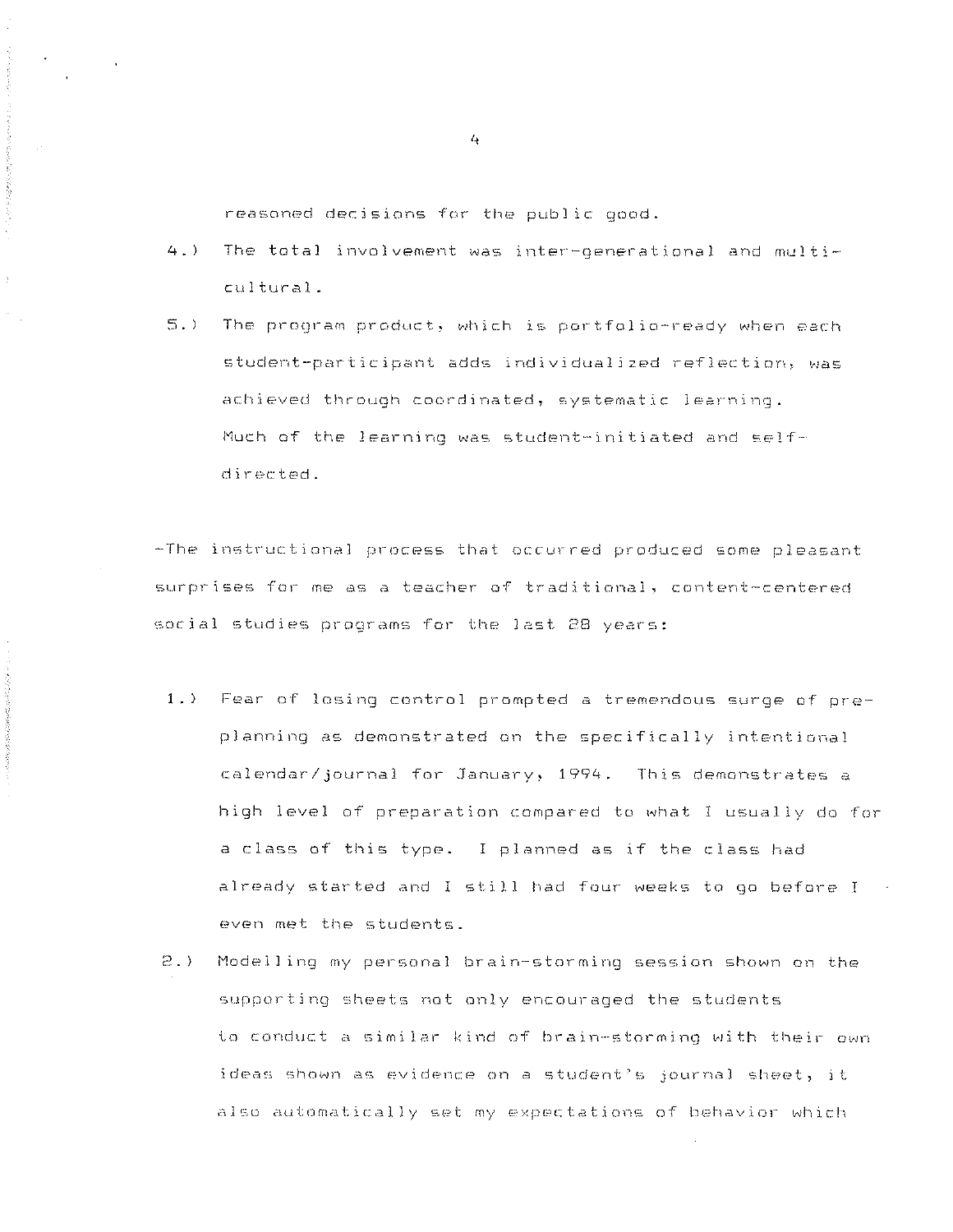they accepted. J had no behavioral problems often associated with highly active 9th and 10th graders aside from initial lack of enthusiasm for the project among the at-risk students as shown in Marylou's journal entry. Even this changed for the better as the students developed their own strategies for learning. When conducting S·-L projects in the past, I had older students who were predominantly advanced in ability.

- $3.$ ) A missionary zeal overtook the classes as if a virus had hit them. Ownership preceded student pro-activism and leadership. The classroom filled with competitive ideas and a struggle for meaning and role-task resulted almost naturally. They sought my advice for organization. They found comfort and meaning in groups with job-description as shown in Jamie~s journal.
- 4.) Study took on a deeper sophistication and journal entries became more complex. Few students ever entered notes in their journal simply because I said it(lecture). Their entries were more self-directed and focused on whatever they saw as a goal related to the project. They did dialogue with each other. They became more articulate and confident.
- 5.) The debate idea, as the classes expressed it, resulted from their arguments over direction and purpose. Competing ideas had to be worked out. They did not, they said, want

5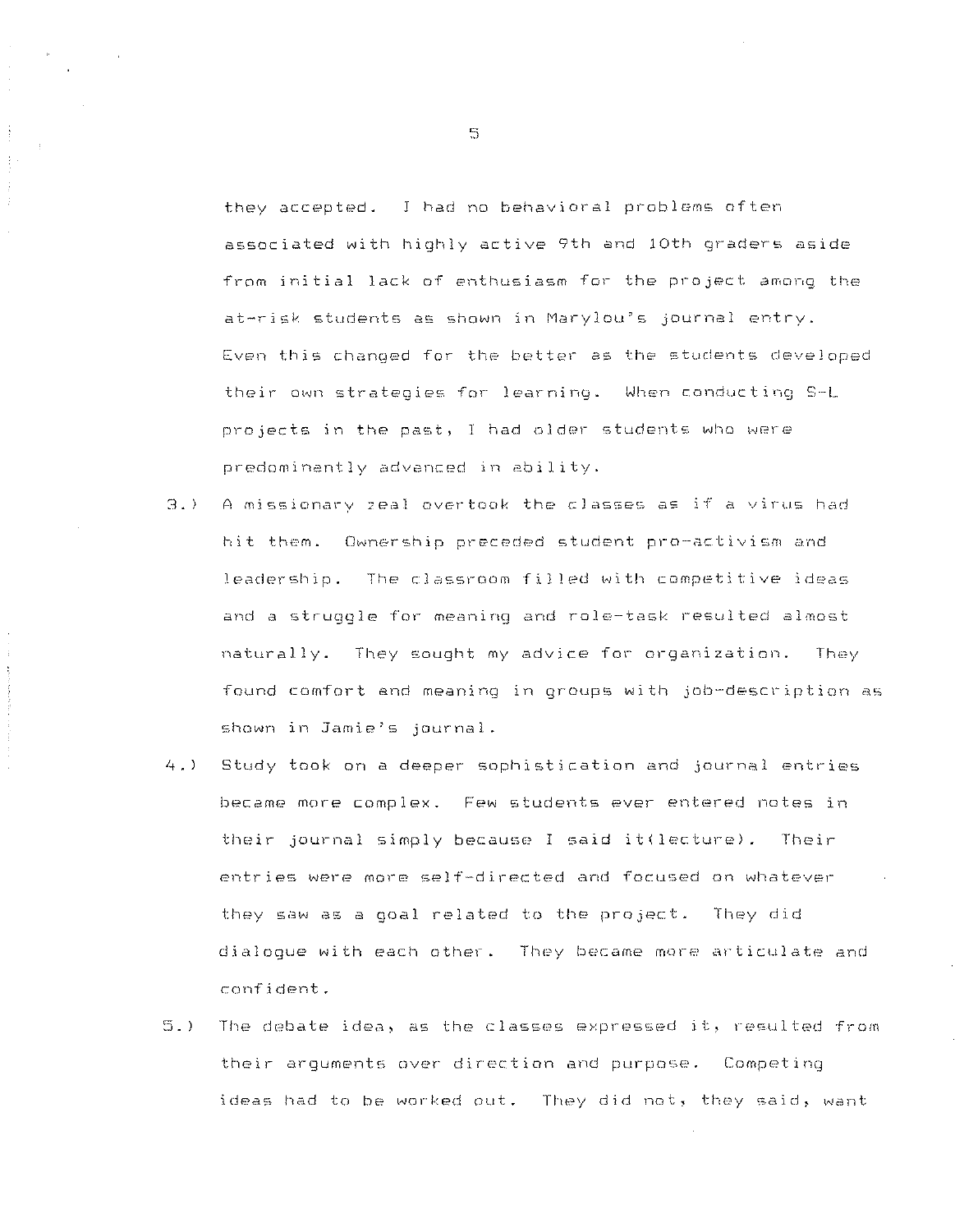to be embarrassed among the adults because of their inability to express themselves knowledgeably. They felt debate would prepare themselves and they would no longer feel intimidated by the adult world. They video-taped both informal and formal debates. The tapes show great preparation, screening, and organizational skills.

 $6.1$ The assessment matrix that I developed for the students was the result of three things. First, Alma Public Schools is developing, among other things, a "3-T" curriculum. I felt compelled to reflect that in all of my classes. Secondly, the S-L consortium of which I became a part, showed me the Data Collection Matrix. Finally, I put the matrix and the "3-T's" together so that I could assess student activity and help them become aware of their ability to ascend Bloom's levels of knowledge. The graphs presented to you show that students involved in the S-L project became more quantitatively expressive. That indicated students were more aware of their goals and more confident in writing about them when paired with the quality of their written statements as part of observation. Matrix entries show that even though the school budget cannot fund field-trips, the students persist and conduct a fund-raising project to finance the costs. The students proceeded to take ownership for the nuclear and conventional power plant visitations... something that might

 $\overline{A}$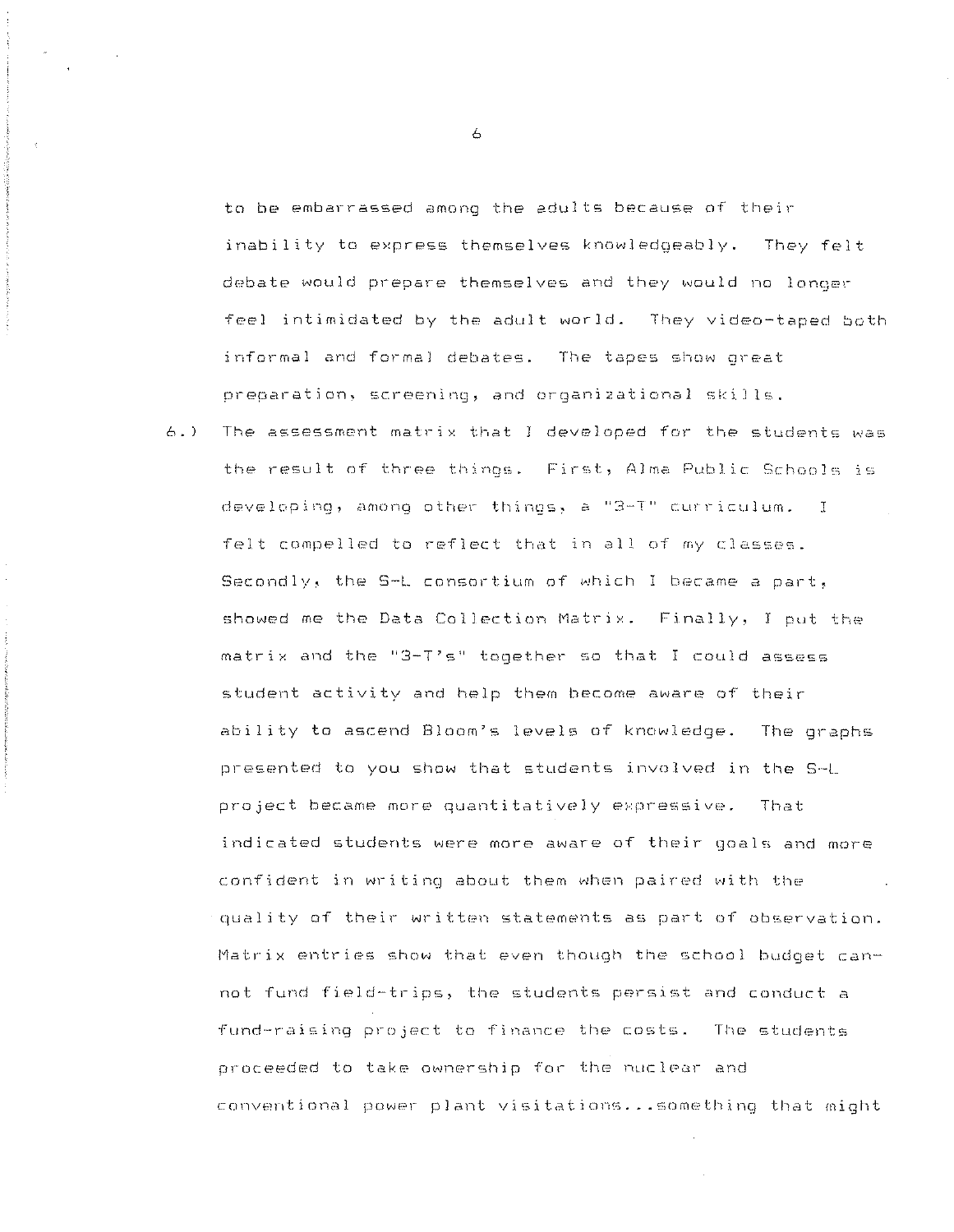not have happened had the trip remained as a hand-out.

- $7.5$ It is difficult to make special claims based on attendance when so many variables exist. But, it is necessary to show the data with explanation and qualification. The first semester of the school year has traditionally better attendance than second semester. During our second semester, however, our tough attendance policy collapsed because of an unwise change in State legislation and a threatened lawsuit locally. What is amazing to me is the improved attitude about tardiness in the second (Spring) semester under the above circumstances.
- $\Theta$ .) The audio-tape interviews of students in the program by a "critical friend," Susan Root of Alma College. Certainly the depth of meaning in the hearts and minds of the student-participants is captured on this tape. The strength of Service-Learning can be measured in the answers to the questions by the students most directly involved. They are powerful and moving words as the students reveal what works and what they like about their project. They are involved actively. They do understand the project goals. They have invented a plan of action.
- $9.$ ) Finally, the project booklet is the students' team goal to inform the public as experts on their subject. Each group in each class made their specific contribution which spans the levels of knowledge with recommendations for the future

 $\overline{z}$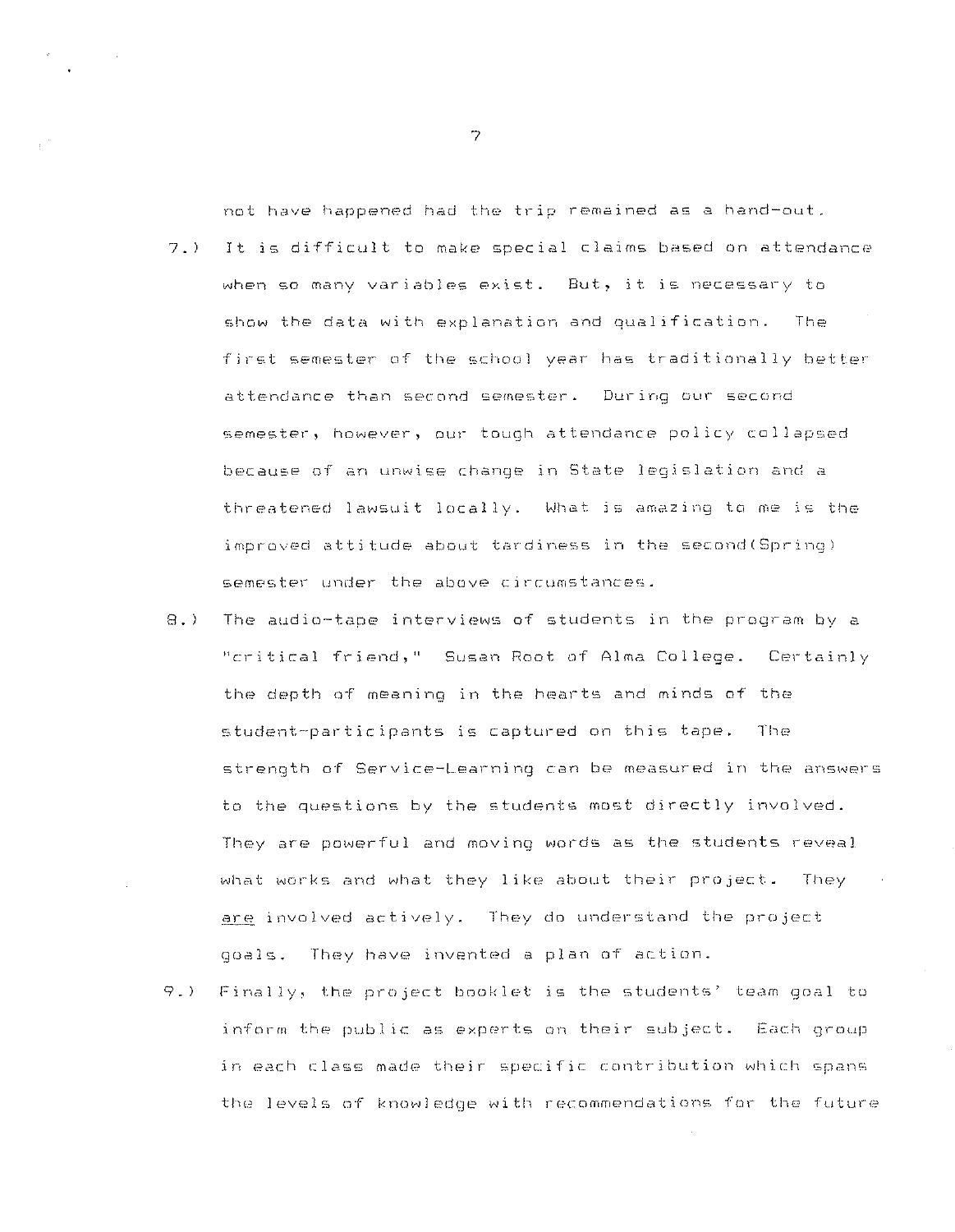as they show the real need for knowledge among teachers as well as students who are ouoted from in-the-hallway interviews. The booklet is the capstone production of their creative skills. The font, the style, the format, the consultant resources all agreed upon for inclusion democratically.

### PLAN OF ACTION

-The students intend the booklet from the project to be sent to the national, state, and local decision-makers in order to have their ideas and interest to be noticed so that the work is carried on more seriously than it has.

-I plan to use their success in learning as an example of how service-learning works with students of varied abilities. Their positive learning experience supports how classrooms should be run in order to achieve the desired outcomes.

8